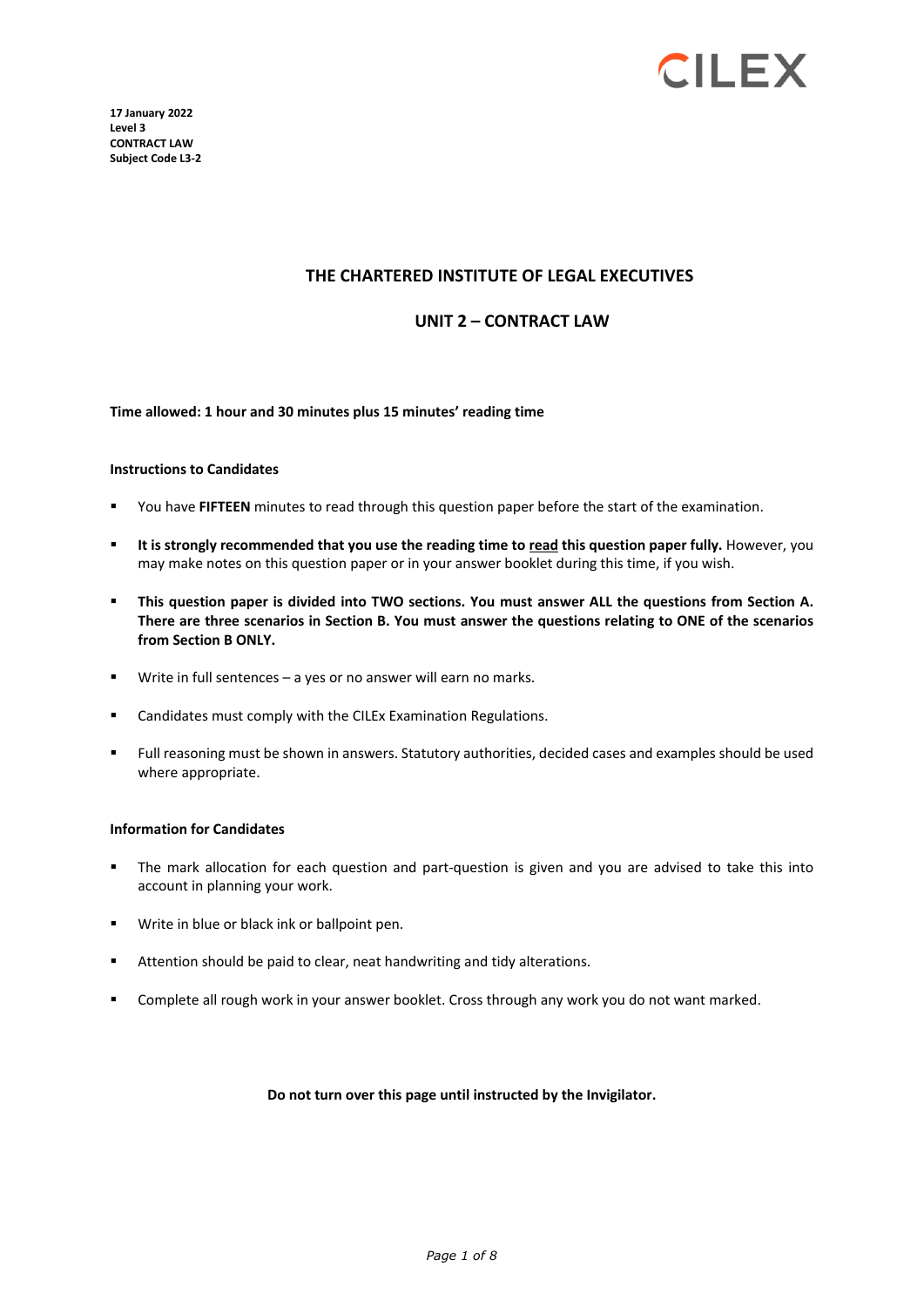# **SECTION A**

# **(Answer ALL questions in Section A)**

| 1.  | Define what is meant by a bilateral contract.                                                                                                                      | (2 marks) |
|-----|--------------------------------------------------------------------------------------------------------------------------------------------------------------------|-----------|
| 2.  | Explain the requirement for certainty of terms in a contract.                                                                                                      | (3 marks) |
| 3.  | Explain what is meant by 'past consideration'.                                                                                                                     | (3 marks) |
| 4.  | Explain the presumption regarding intention to create legal relations in commercial<br>agreements, and give one situation in which the presumption will not apply. |           |
|     |                                                                                                                                                                    | (4 marks) |
| 5.  | Identify three ways in which written terms, such as exclusion clauses, may be<br>incorporated into a contract.                                                     |           |
|     |                                                                                                                                                                    | (3 marks) |
| 6.  | Identify the three types of contract governed by the Consumer Rights Act 2015.                                                                                     |           |
|     |                                                                                                                                                                    | (3 marks) |
| 7.  | Explain what is meant by a warranty in a contract.                                                                                                                 | (3 marks) |
| 8.  | Explain when a misrepresentation falls within s.2(1) of the Misrepresentation Act 1967.                                                                            |           |
|     |                                                                                                                                                                    | (3 marks) |
| 9.  | Identify three exceptions to the rule in Cutter v Powell (1795) (the 'entire performance<br>rule').                                                                |           |
|     |                                                                                                                                                                    | (3 marks) |
| 10. | Explain what is meant by 'mitigation of loss'.                                                                                                                     | (3 marks) |

*(Total Marks for Section A: 30 marks)*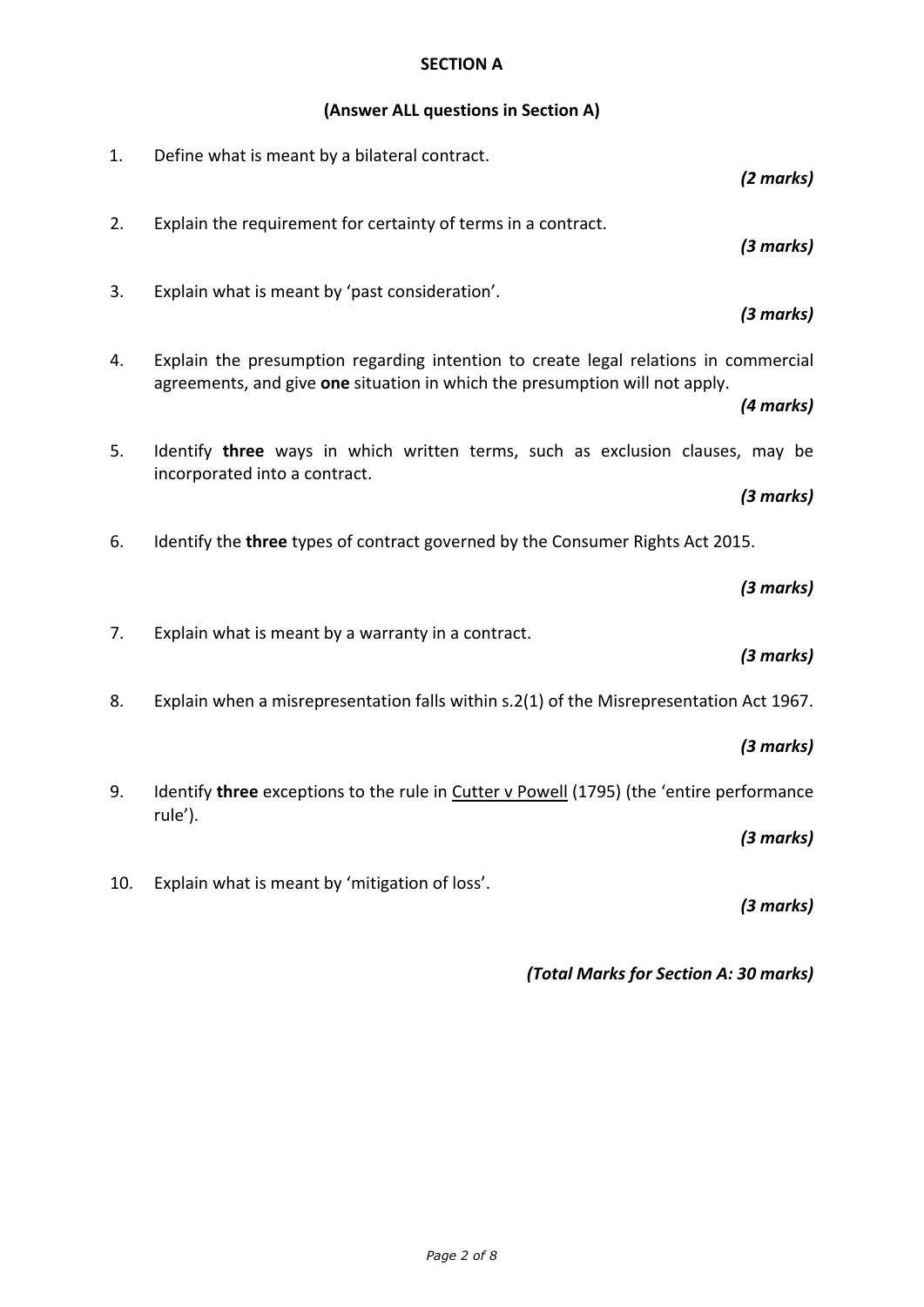### **SECTION B**

# **(There are three scenarios in Section B. Answer the questions relating to ONE of the scenarios ONLY)**

## **Scenario 1**

In February 2021, Weyford Village Council ('the Council') decided to run a competition to promote the planting of trees. They sent an acorn to each resident in Weyford, with a letter stating:

'We will pay £1,000 to the first resident who grows an oak tree exceeding 10 feet from their acorn. Get growing!'

Elaine planted her acorn straight away.

On 1 March 2021, the Council decided to award a new contract to maintain the village green. It sent letters to two local gardeners, Laiba and Martin, requesting quotations.

On 3 March, Laiba replied. She offered to mow the village green every week from March to September for three years, for £1,000 per year.

On 5 March, the Council replied, saying that before it decided, it wanted to know if Laiba would consider including trimming the surrounding hedges within the annual fee.

On 7 March, Laiba sent a letter to the Council stating that their questioning had put her off working for them.

On 9 March, Laiba was therefore surprised to receive a letter from the Council stating, 'We accept your offer of 3 March'. It turned out that her letter of 7 March had got lost in the post. She wrote again, to say that she was not interested.

As a result, the Council entered a contract with Martin, which cost £2,000 per year. This contract included the following clause:

'3. Martin agrees to maintain the village green and hedges in a satisfactory state for three years. This obligation is for the benefit of every resident of Weyford.'

In May, Martin failed to cut three of the twenty hedges, and missed one of the weekly mows of the village green. Elaine feels that the Council is letting Martin get away with his poor gardening, and wants to know if she can do anything about it.

By December, Elaine's oak tree had grown far taller than any of the other residents' trees. She was therefore very disappointed when she received a letter from the Council, stating:

'Owing to the cost of maintaining the village green, we are terminating the oak tree competition'.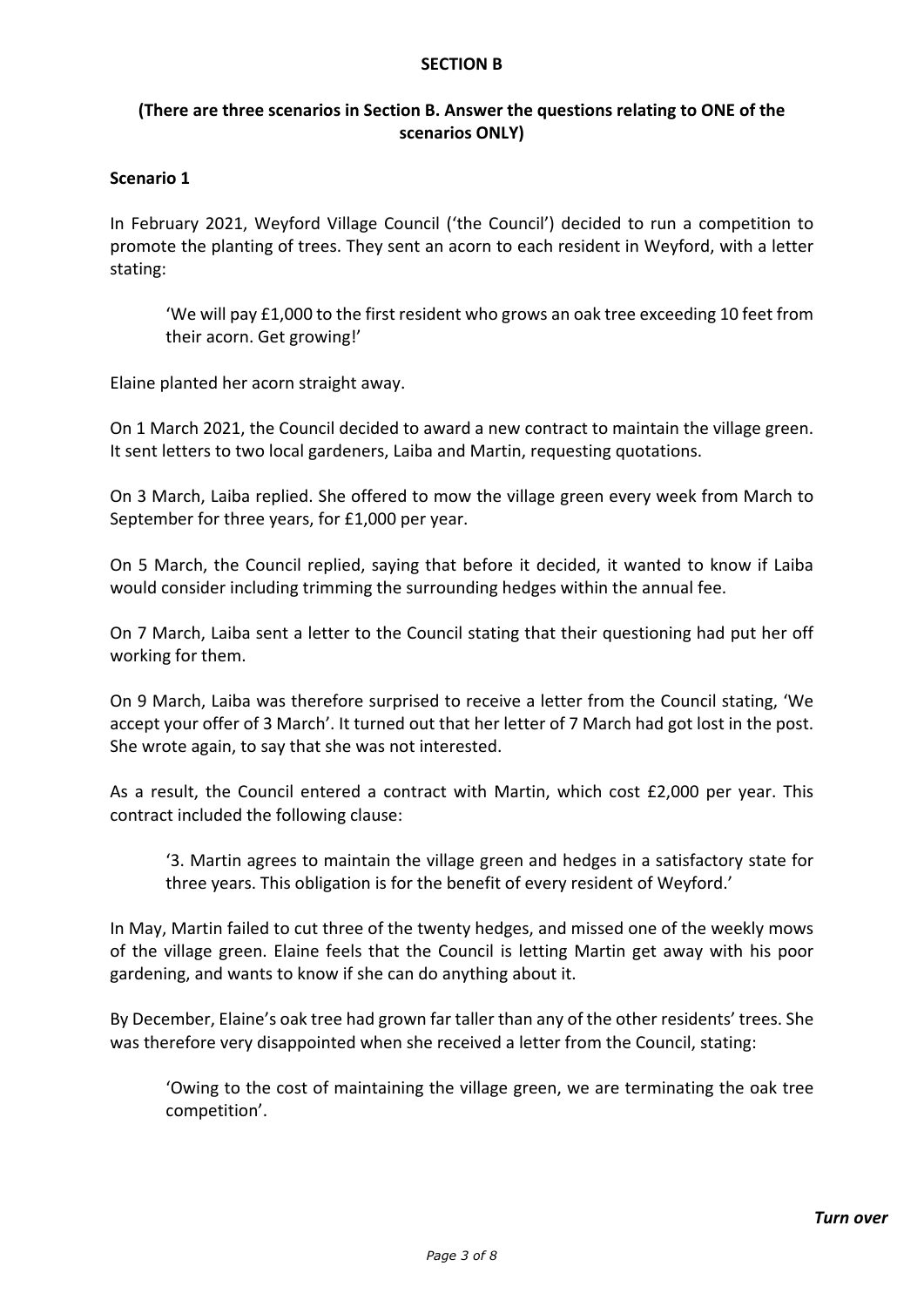## **Scenario 1 Questions**

| 1. | (a) | Distinguish a request for information from a counter-offer.                                                                                        | (4 marks)                      |
|----|-----|----------------------------------------------------------------------------------------------------------------------------------------------------|--------------------------------|
|    | (b) | Explain the requirements for revocation of an offer.                                                                                               | (3 marks)                      |
|    | (c) | Explain whether there is a contract between the Council and Laiba.                                                                                 |                                |
|    |     |                                                                                                                                                    | (7 marks)<br>(Total: 14 marks) |
| 2. | (a) | Explain what a unilateral contract is and how it may be formed.                                                                                    |                                |
|    |     |                                                                                                                                                    | (4 marks)                      |
|    | (b) | Explain whether the Council can terminate the oak tree competition.                                                                                |                                |
|    |     |                                                                                                                                                    | (5 marks)<br>(Total: 9 marks)  |
| 3. | (a) | Distinguish a condition from an innominate term.                                                                                                   | (5 marks)                      |
|    | (b) | Explain how clause 3 of Martin's contract should be classified.                                                                                    |                                |
|    |     |                                                                                                                                                    | (4 marks)                      |
|    | (c) | Explain whether the Council can terminate the contract on account of Martin's<br>failure to cut the hedges and to mow the green every week in May. |                                |
|    |     |                                                                                                                                                    | (3 marks)                      |

 *(Total: 12 marks)*

4. Explain whether Elaine is able to enforce clause 3 of the contract between Martin and the Council.

*(5 marks)*

*(Total Marks for Scenario 1: 40 marks)*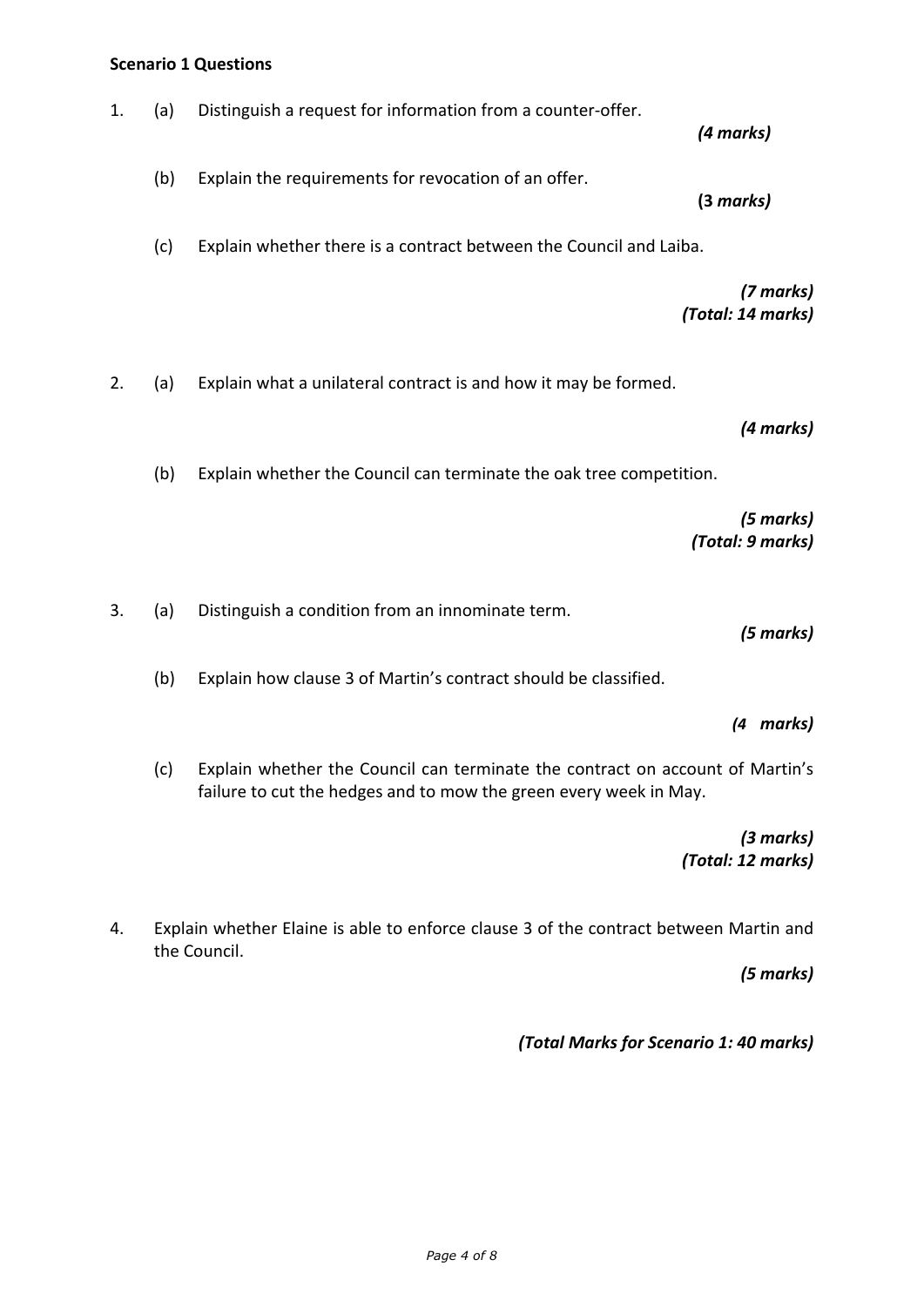# **Scenario 2**

Six months ago, Janet arranged a week-long art exhibition to take place in January 2022 in Weyford. She engaged a number of up-and-coming artists to exhibit their work, including Arleta, who agreed to exhibit ten paintings for a total fee of £200.

Janet entered a contract with Spaceco, to hire ten rooms for the exhibition. She told Spaceco the purpose of the hire, and explained that she needed one large room where performance art could take place, as she planned to film performances and sell the TV rights to them.

Janet also entered into a contract with Caterco, to provide catering for the exhibition.

By the month before the exhibition, Arleta had become very famous. Janet realised that she would need extra security for the exhibition, and contacted Weyford Police. They said they would patrol as normal, but Janet said that she wanted ten armed police officers at the exhibition, to create some publicity. Weyford Police agreed to provide them for £8,000.

A week before the exhibition, Arleta told Janet that she was now too famous to do exhibitions for only £200. Arleta said that unless Janet agreed to pay her an extra £20,000, Arleta would not exhibit her art and would destroy Janet's reputation. Janet felt she had no choice but to agree to pay Arleta, so that the exhibition could go ahead.

Unfortunately, Spaceco was only able to provide seven rooms for the exhibition, none of which were large enough for the performance art. Janet had expected to take £100,000 in fees from visitors, but as a result of the lack of rooms, she only took £70,000. She also missed out on selling £50,000 worth of TV rights for the performance art.

Because of the lack of rooms, Janet decided not to provide catering, and she cancelled Caterco at the last minute. Caterco had to donate a crate of salmon sandwiches to charity, as they could not be reused anywhere else. It had spent £5,000 preparing these. Caterco has no idea whether it would have made any profit from the contract, if Janet had not cancelled it.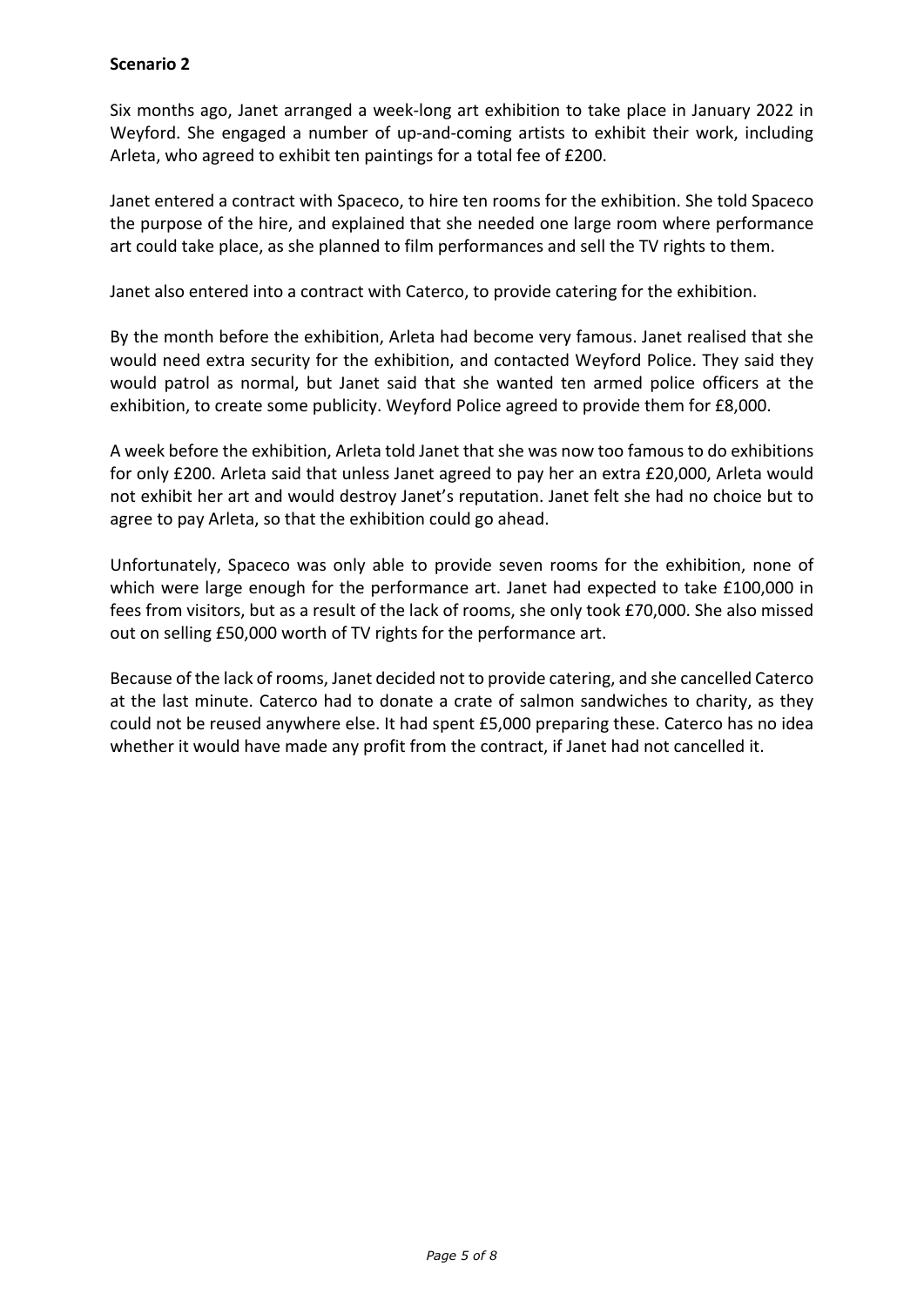## **Scenario 2 Questions**

1. (a) Explain what is meant by 'remoteness of damage' and the tests used to determine whether damage is too remote.

*(4 marks)*

(b) Explain what damages Janet can claim from Spaceco as a result of its failure to provide ten rooms.

> *(7 marks) (Total: 11 marks)*

- 2. (a) Explain whether consideration needs to be adequate.
	- (b) Explain whether Arleta was bound by her original promise to exhibit at the exhibition for a fee of £200.

*(3 marks)*

*(2 marks)*

(c) Explain whether Arleta can enforce Janet's promise to pay her the extra £20,000 for exhibiting her art.

> *(7 marks) (Total: 12 marks)*

3. (a) Explain whether performance of an existing public duty is good consideration for a promise of payment.

*(4 marks)*

(b) Explain whether Weyford Police can enforce Janet's promise to pay for the ten armed police officers.

> *(4 marks) (Total: 8 marks)*

4. (a) Explain how damages are determined on the basis of expectation loss and reliance loss.

*(4 marks)*

(b) Explain whether Caterco will be able to claim damages in respect of the salmon sandwiches.

> *(5 marks) (Total: 9 marks)*

*(Total Marks for Scenario 2: 40 marks)*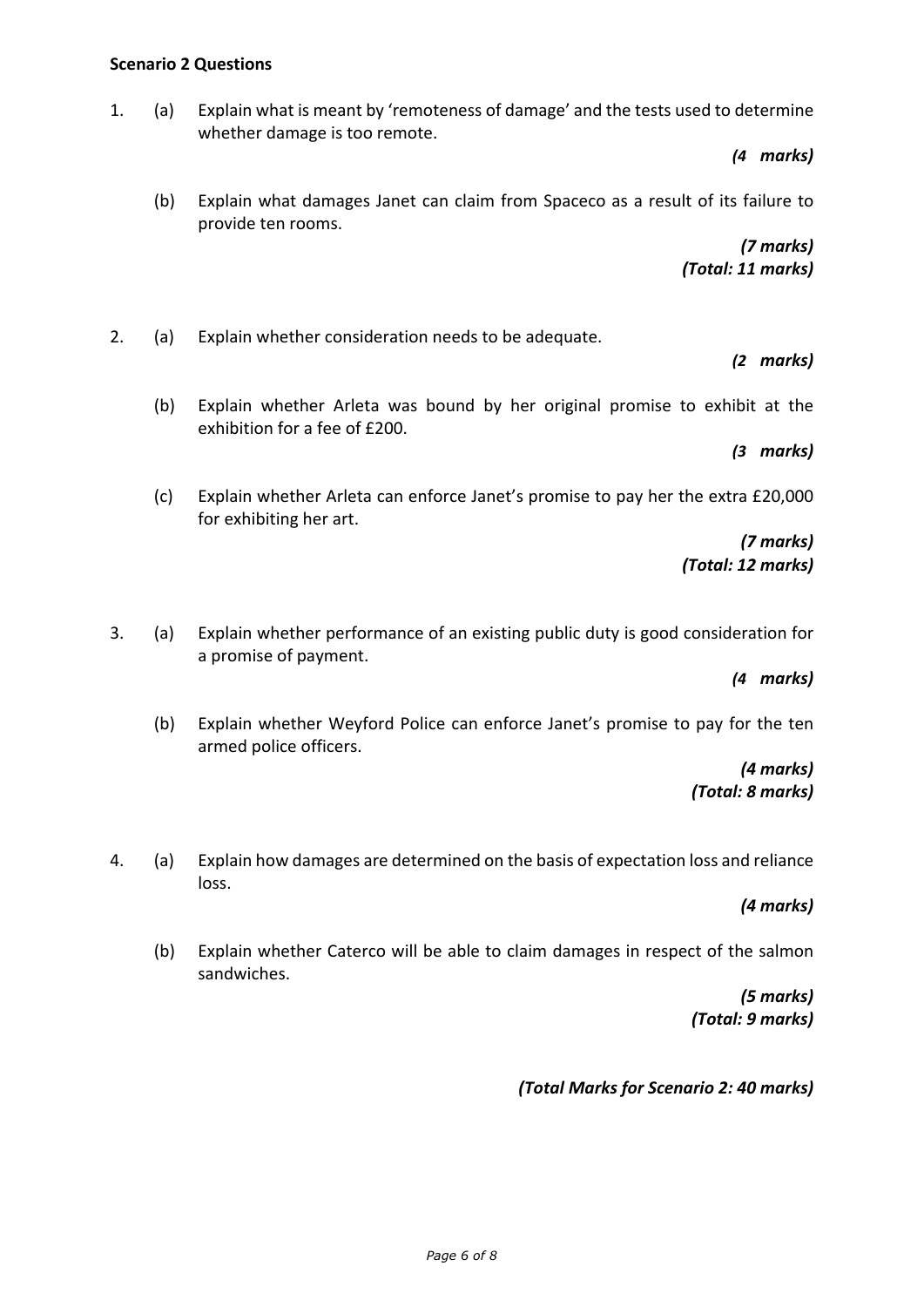# **Scenario 3**

Aneela is a farmer. Six months ago, Aneela decided to retire, and advertised her farm for sale for £1 million. She had lots of enquiries. When Omer rang about visiting the farm, she was able to tell him that there were ten other potential buyers, so she would not consider lower offers and Omer would have to decide quickly about buying the farm. She also told Omer about her plans for retirement.

Omer visited the next day and expressed his concern about the ten other potential buyers. In fact, the evening before, all of them had rung Aneela to say that they were no longer interested. Aneela, fearful that Omer would also pull out, said nothing. Worried that he might miss out to one of the other interested parties, but pleased that Aneela was retiring, Omer offered Aneela the asking price of £1 million, which she accepted.

Four months later, Aneela was bored of retirement, and bought another farm with 100 cows in the next village.

She entered into a one-year contract with Paris to provide one tonne of hay each month for a cost of £350 per month.

Three weeks ago, Aneela entered a contract with Jayden for Taurus, his prize bull, to service all of her cows the following Friday. They agreed a fee of £20,000. Aneela paid £2,000 immediately, with the balance of £18,000 due on completion.

On that Friday, Jayden spent £1,500 giving Taurus extra food and transporting him to Aneela's farm. Unfortunately, when Taurus saw the field so full of cows, he dropped down dead.

As Aneela no longer needed so much hay, she rang Paris to terminate the hay supply contract ten months early. Paris was unhappy, but eventually she agreed to accept a sum of £900 to bring the contract to an end, which Aneela paid.

Omer has since let the farm to Lauren on a 99-year lease, but was upset to discover from Aneela's ex-husband that all the other potential buyers had pulled out before Omer had made his offer.